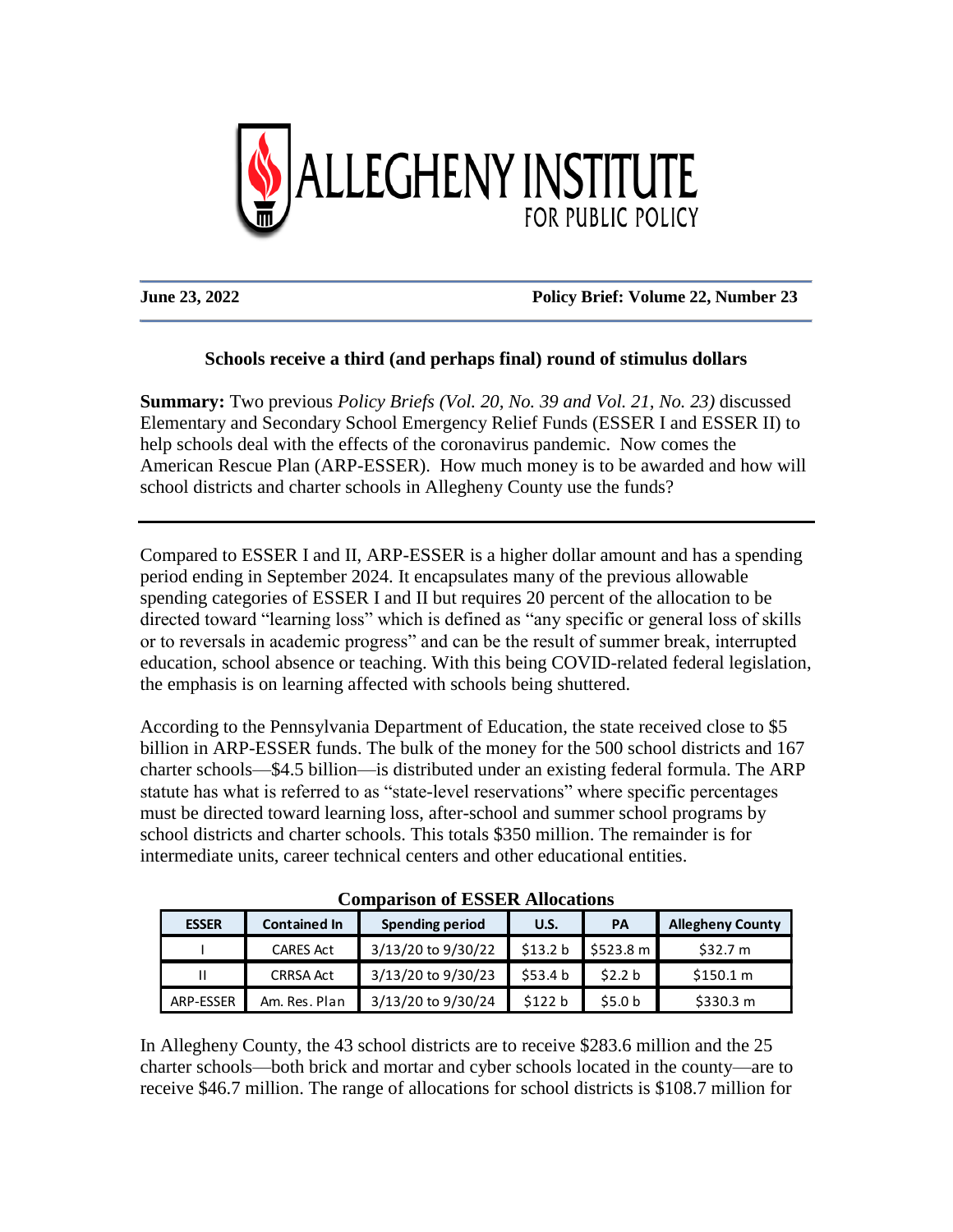Pittsburgh Public Schools (PPS) to \$503,000 for Avonworth School District. McKeesport Area, Woodland Hills and Penn Hills will each receive more than \$12 million. Three districts besides Avonworth—Hampton, South Fayette and Upper St. Clair—will receive under \$1 million.

For charter schools the range of allocations is a high of \$8.2 million for PA Leadership Charter School to \$367,205 for Young Scholars Charter School.

Eligible recipients have to apply for the money. A response to an open records request for the contracts between school districts and charters in the county and the Pennsylvania Department of Education accounted for \$324.9 million (98 percent) in completed contracts. ESSER funds have to be tracked separately by recipients for reporting purposes.

#### *School district agreements*

Of the \$278.3 million in planned expenditures, all 43 school districts will spend \$97.3 million (34.9 percent) on salaries; 35 will spend \$29.4 million (10.6 percent) on benefits; 42 will spend \$51.1 million (18.4 percent) on supplies; 18 will spend \$23.9 million (8.6 percent) on property. The remaining expenditures are for purchased/other services and indirect costs.

A sample of districts that are spending on both salaries and benefits include Bethel Park (summer school and class reduction personnel); Chartiers Valley (long-term substitutes and curriculum writing personnel); Clairton (teachers and an administrator), and Deer Lakes (counselors and a teacher). Some school districts are more specific, describing how much staff they are hiring and for how long, while others are more ambiguous.

A sample of districts that are spending on supplies include Brentwood (educational materials and COVID supplies); Duquesne (technology and eSports lab supplies); Elizabeth-Forward (technology and gaming supplies); Fox Chapel (curriculum and medical supplies); Montour (hybrid learning supplies and pickleball courts); North Allegheny (remote learning and personal protective equipment), and Woodland Hills (cleaning supplies and laptops/Chromebooks). Baldwin-Whitehall, Gateway and North Hills are among districts spending for improvements or overhauls to building ventilation.

PPS is spending \$47.6 million on salaries and benefits, \$17.1 million on supplies and \$40.7 million on purchased/other services. The remaining expenditures are for property and indirect costs. The \$108.7 million allocation equates to 60 percent of 2022's budgeted property tax receipts. PPS' spending plan includes \$27.4 million allocated to learning loss and an additional \$14.3 million toward social and emotional learning. PPS is spending \$33.7 million on "continuity of services," which includes maintaining the employment of counselors, administrators, teachers, etc. for the purpose of "support[ing] the ongoing academic needs of students."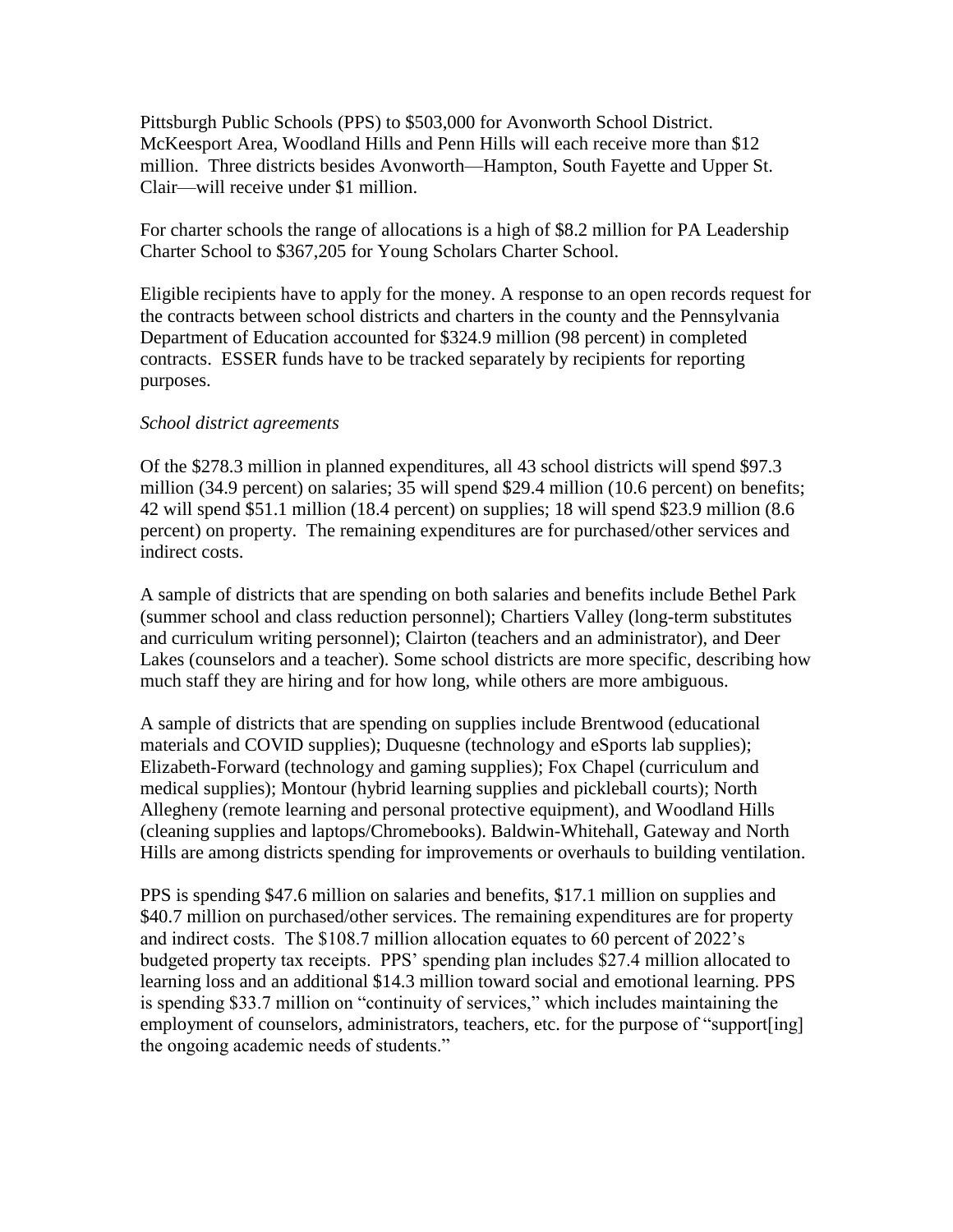Additional expenditures include spending on after/summer school programming; COVID mitigation supplies; IT security; laptops; professional development; transportation; technical education programs and ventilation upgrades.

### *Charter school agreements*

Of the \$46.6 million in planned expenditures, all 25 charter schools will spend \$26.6 million (57.1 percent) on salaries; 21 will spend \$6.8 million (14.6 percent) on benefits; 23 will spend \$2.9 million (6.3 percent) on supplies; seven will spend \$2.6 million (5.6 percent) on property. The remaining expenditures are for purchased/other services.

A sample of charters that are spending on salary and benefits include Manchester Academic (teaching assistants and administrators); Passport Academy (teachers and a guidance counselor); PA Distance Learning (teachers and counselors); Urban Pathways 6-12 (teachers and counselors), and all of the Propel Charter Schools (specialists and summer school staff).

A sample of charters spending on supplies include Penn Hills Charter School for Entrepreneurship (staff computers and custodial supplies); Urban Academy of Greater Pittsburgh (curriculum and technology); and Westinghouse Arts Academy (textbooks, curriculum and resource materials). Charters making upgrades to HVAC include the Propel Schools in Homestead; McKeesport; Montour; Northside, and Pitcairn.

# *Possible effects of ESSER funds*

Federal money might have the effect of delaying hard decisions and cost-cutting measures until it is spent in its entirety. Or it might act as a substitute for state and/or local dollars that would have been otherwise expended.

It is worth thinking about electronic devices, unused supplies and additional staff. What happens to the materials purchased with remote or hybrid learning in mind? Or to staff devoted to social distancing or technology modifications?

As was pointed out in the previous *Policy Briefs*, there were few, if any, layoffs or furloughs of school personnel by school districts. The Public School Code allows school boards to suspend professional employees (teachers, principals, counselors and 12 other classifications) when there is a decline in enrollment, an alteration of the educational program, consolidation or creation of schools or for economic reasons.

Based on the state Department of Education's school staff summary for full- and parttime employees, statewide there were 151,294 professional employees in school districts, charter schools, career technical centers and other educational entities on Oct. 1, 2019. One year later the total stood at 151,858, an increase of 564 (0.4 percent). Support staff, which includes aides and support employees, saw total headcount fall from 101,445 to 98,104, or 3,341 employees (3 percent) from 2019-20 to 2020-21.